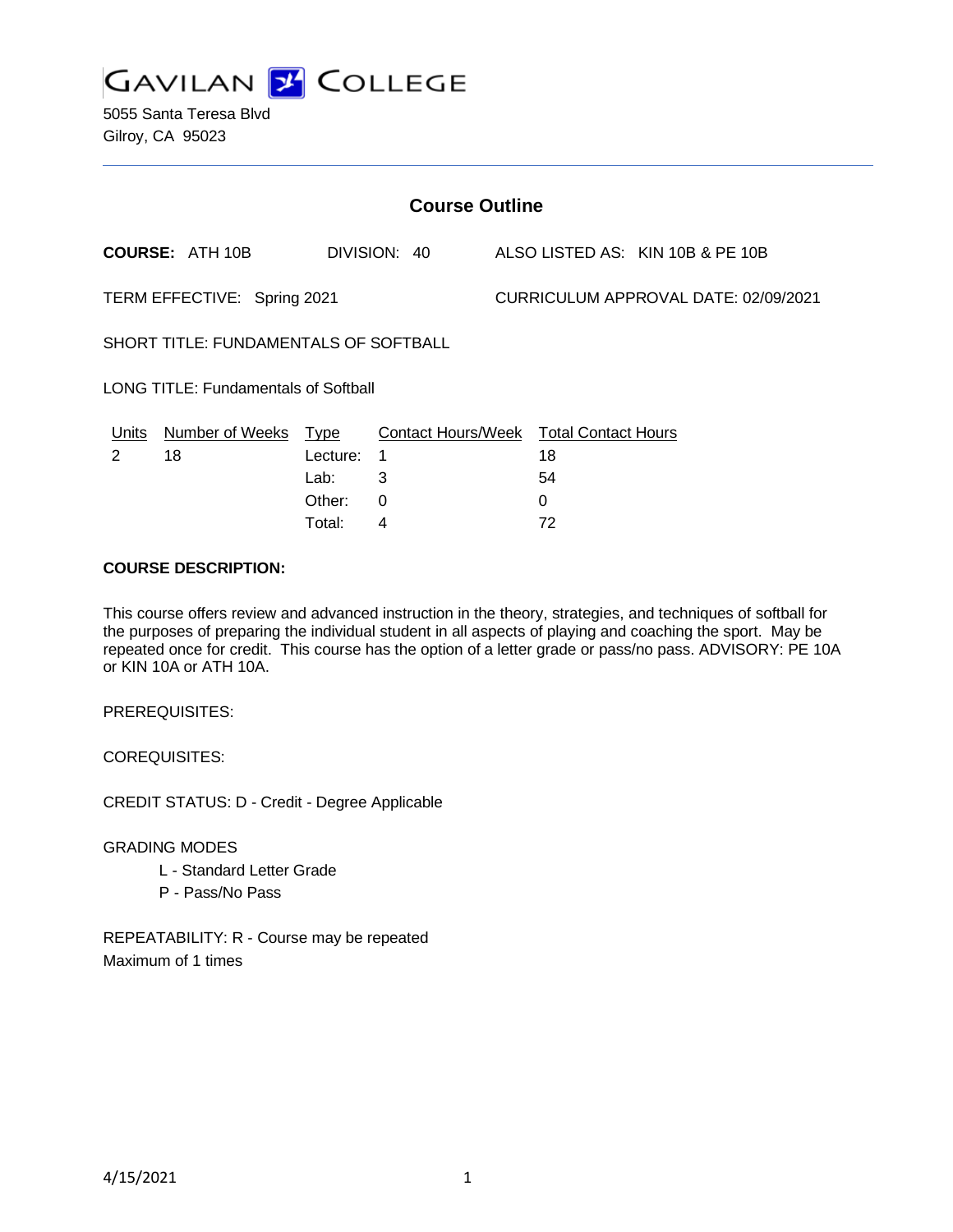SCHEDULE TYPES:

- 02 Lecture and/or discussion
- 03 Lecture/Laboratory
- 04 Laboratory/Studio/Activity
- 047 Laboratory LEH 0.7
- 05 Hybrid
- 71 Dist. Ed Internet Simultaneous
- 72 Dist. Ed Internet Delayed
- 73 Dist. Ed Internet Delayed LAB
- 737 Dist. Ed Internet LAB-LEH 0.7

# **STUDENT LEARNING OUTCOMES:**

1. Demonstrate two different types of catches, bunts and hitting methods and explain the importance of sound pitching, catching and middle infield play to the success of a competitive softball team.

Measure of assessment: demonstration, oral and/or written report/exam

Year assessed, or planned year of assessment: 2016

Semester: Fall

2. Manage game-like situations while base coaching in order to facilitate the appropriate offensive and defensive strategies required.

Measure of assessment: role playing, demonstration

Year assessed, or planned year of assessment: 2016

Semester: Fall

# **CONTENT, STUDENT PERFORMANCE OBJECTIVES, OUT-OF-CLASS ASSIGNMENTS**

Curriculum Approval Date: 02/09/2021

# **DE MODIFICATION ONLY**

# 8 Hours (2 Hours Lecture/6 Hours Lab)

Introduction. Review of course syllabus and grading procedures. Review of equipment needs and introduction of advanced stretching and conditioning methods specific to softball. Throwing and catching. Detailed instruction in the mechanics of throwing and catching, fielding grounders and catching fly balls from various angles and hit at different speeds. Students who repeat the class will enhance their skills through constant repetition. They will discuss, demonstrate and write about the specific techniques mentioned above.

Student Performance Objectives: Demonstrate specific stretching and conditioning drills used for softball. Perform the proper techniques for fielding ground balls and catching fly balls.

12 Hours (3 Hours Lecture/9 Hours Lab)

Hitting. Review of hitting fundamentals and introduction and practice in various types of situational hitting techniques such as hitting behind the runner and slap hitting. Lecture, discussion, and video-taped analysis of various hitting methods. Bunting. Review of basic bunting fundamentals and integration of drag bunting, fake bunting and slap hit methods. Students who repeat the class will assist by instructing beginning players in the basic skills. They will

complete a video-taped analysis of a first year player.

Student Performance Objectives: Explain various types of situational hitting techniques and when they should be used. Demonstrate the techniques used for a drag bunt, fake bunt and slap hit and describe why each would be used.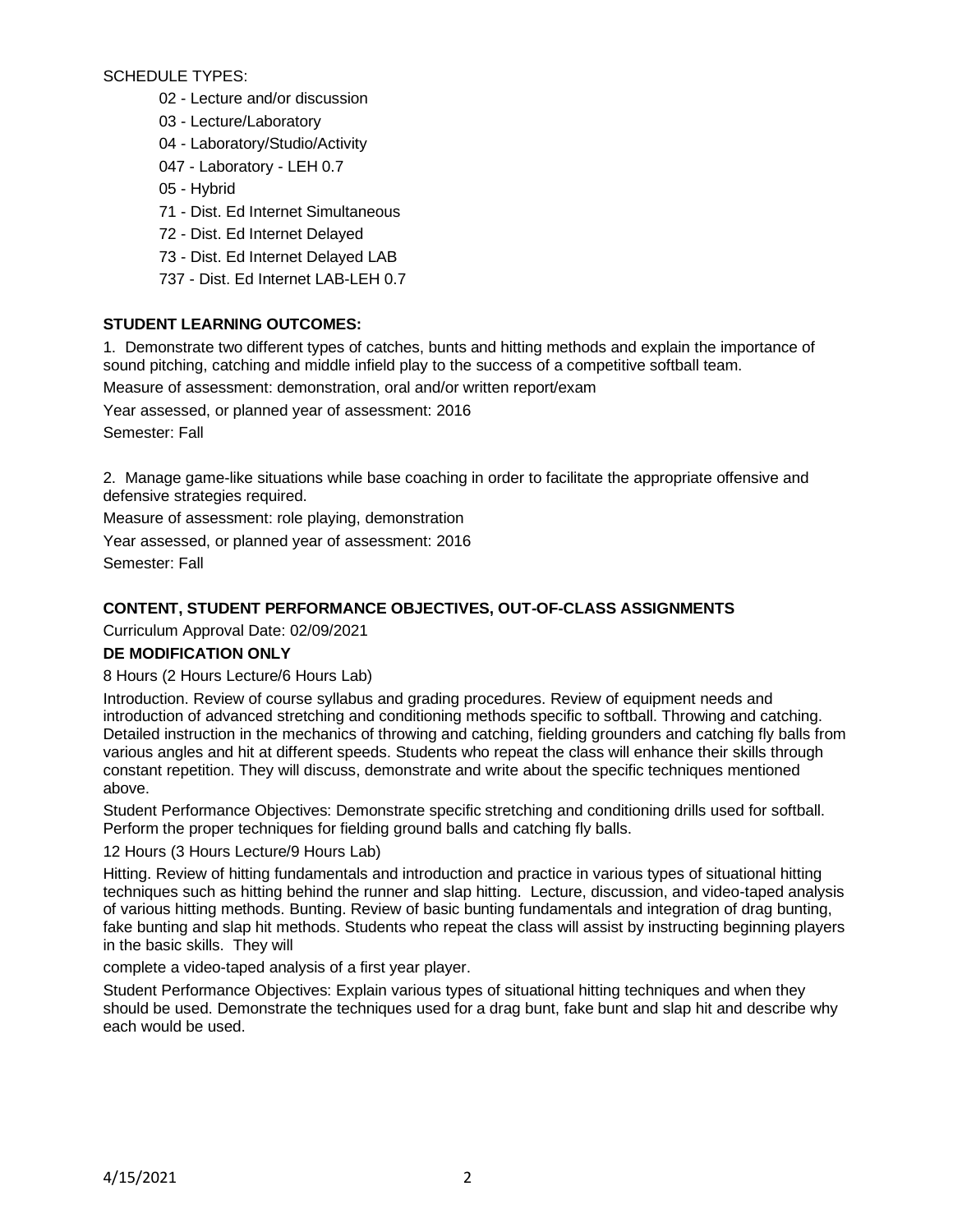# 8 Hours (2 Hours Lecture/6 Hours Lab)

Advanced base running strategies and introduction of advanced sliding techniques such as the hook and head first slides. Demonstration and guided practice in live situations. Base coaching. Philosophies and techniques of base coaching. Students who repeat the class will be provided a leadership role by utilizing their base coaching techniques during scrimmages and game situations. Their base running and sliding techniques will be improved through repetition.

Student Performance Objectives: Demonstrate a hook slide and a head first slide. Discuss the strategies involved in base coaching.

8 Hours (2 Hours Lecture/6 Hours Lab)

Pitching. Details in the mechanics of pitching, pitch selection and throwing various types of pitches including the change-up, drop ball, curve, screw ball and rise will be presented. Video analysis will be provided. Review of basic catching mechanics and a presentation of advanced instructional techniques involved in pitch calling, blocking balls, throwing out runners, catching foul balls and directing the defense. Repetition will increase proficiency of skills for those students who repeat the class.

Student Performance Objectives: Describe and/or demonstrate various types of pitches. Explain the responsibilities of a catcher.

8 Hours (2 Hours Lecture/6 Hours Lab)

Advanced infield and outfield play. Fielding difficult grounders, where and when to throw, catching fly balls, cut and relay techniques. Practical application in game situations. Defensive situations, philosophies and strategies involved in defending the bunt, double steal, rundowns and pick-off plays. Repetition of this course will provide the student with the opportunity to improve their infield and outfield play.

Student Performance Objectives: Demonstrate infield and outfield play, including throwing to the correct base, cut and relay techniques, fielding ground balls and catching fly balls through scrimmage and/or game situations. Explain the strategies involved in defending the bunt, double steal, rundowns and pick-off plays.

12 Hours (3 Hours Lecture/9 Hours Lab)

Offensive strategy and philosophy involved in more competitive levels of play will be presented. This will include application of various types of steals, bunts and hitting techniques in various situations. Review of advanced hitting and

bunting situations. A variety of game situations will be utilized for practice. Lecture, discussion and debate on the essential aspects of coaching including motivation, organization and skill development. Students who repeat the class will analyze a videotape of game play. This will include hitting and bunting situations.

Student Performance Objectives: Apply steals, bunts and hitting techniques in game-like situations. Discuss various offensive strategies used in softball and their personal coaching philosophy.

12 Hours (3 Hours Lecture/9 Hours Lab)

Inter-class play, including applying playing skills, base coaching and the rules of the game. Umpiring scrimmages will be included. Semester review and skill evaluation.

Student Performance Objectives: Apply their playing skills to game play.

2 Hours

# **METHODS OF INSTRUCTION:**

Lecture, demonstration, guided practice, video-analysis and interpretation, group discussions.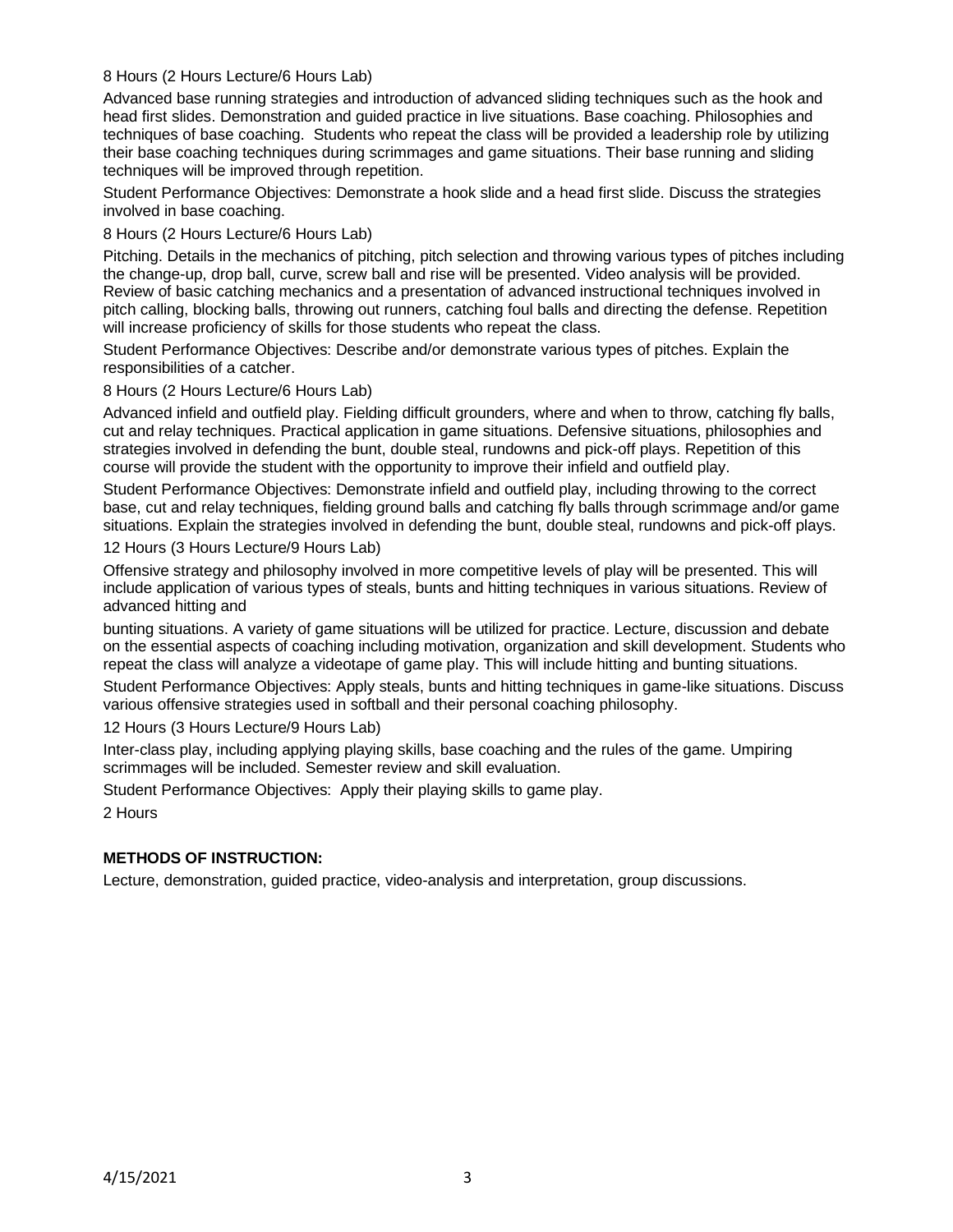# **METHODS OF EVALUATION:**

Writing assignments Percent of total grade: 10.00 % Written homework Skill demonstrations Percent of total grade: 50.00 % **Demonstration** Objective examinations Percent of total grade: 10.00 % Multiple Choice, True/False, Matching Items, Completion Other methods of evaluation Percent of total grade: 30.00 % Requires student participation. OUT OF CLASS ASSIGNMENTS:

### Required Outside Hours: 4

Assignment Description: Homework: As an out of class assignment, students will develop a list of stretching and conditioning exercises with the specific muscles they benefit. They will design a series of outfield and/or infield drills for softball players which will include diagrams of the organization and implementation of each drill.

#### Required Outside Hours: 6

Assignment Description: Homework: Outside of class, students will edit and produce a video-tape that shows proper hitting technique and common faults. They will spend time practicing their bunting skills in front of a mirror or by using whiffle or tennis balls.

#### Required Outside Hours: 4

Assignment Description: Homework: Outside of class, students will watch at least three softball or baseball games and make a chart which indicates: the types of slides the players used; a description of the situation in which the slide was made; and a critique of the slide made by a particular player. They will write a 1-2 page summary of the signals and instructions used by base coaches and the situations in which they were given.

### Required Outside Hours: 4

Assignment Description: Homework: Students will watch two videos on the fundamentals of pitching and produce an outline of the drills and techniques presented. Through visualization and shadowing, they will practice the proper set-up, glove position on various pitches and blocking techniques used by catchers.

#### Required Outside Hours: 4

Assignment Description: Homework: Students will develop an organizational chart showing the use of the relay and cut off techniques with runners on base and in various game situations. The use of diagrams will be employed. Students will practice "rundown" situations

## outside of class.

### Required Outside Hours: 6

Assignment Description: Homework: As an out of class assignment, students will interview a softball coach and ask them various questions pertaining to their philosophies of hitting and bunting techniques and situations. They will 'break down' and analyze hitting mechanics, including bunting. Students will complete a written assignment on one aspect of coaching.

### Required Outside Hours: 6

### **REPRESENTATIVE TEXTBOOKS:**

No textbook required. Handouts will be provided.